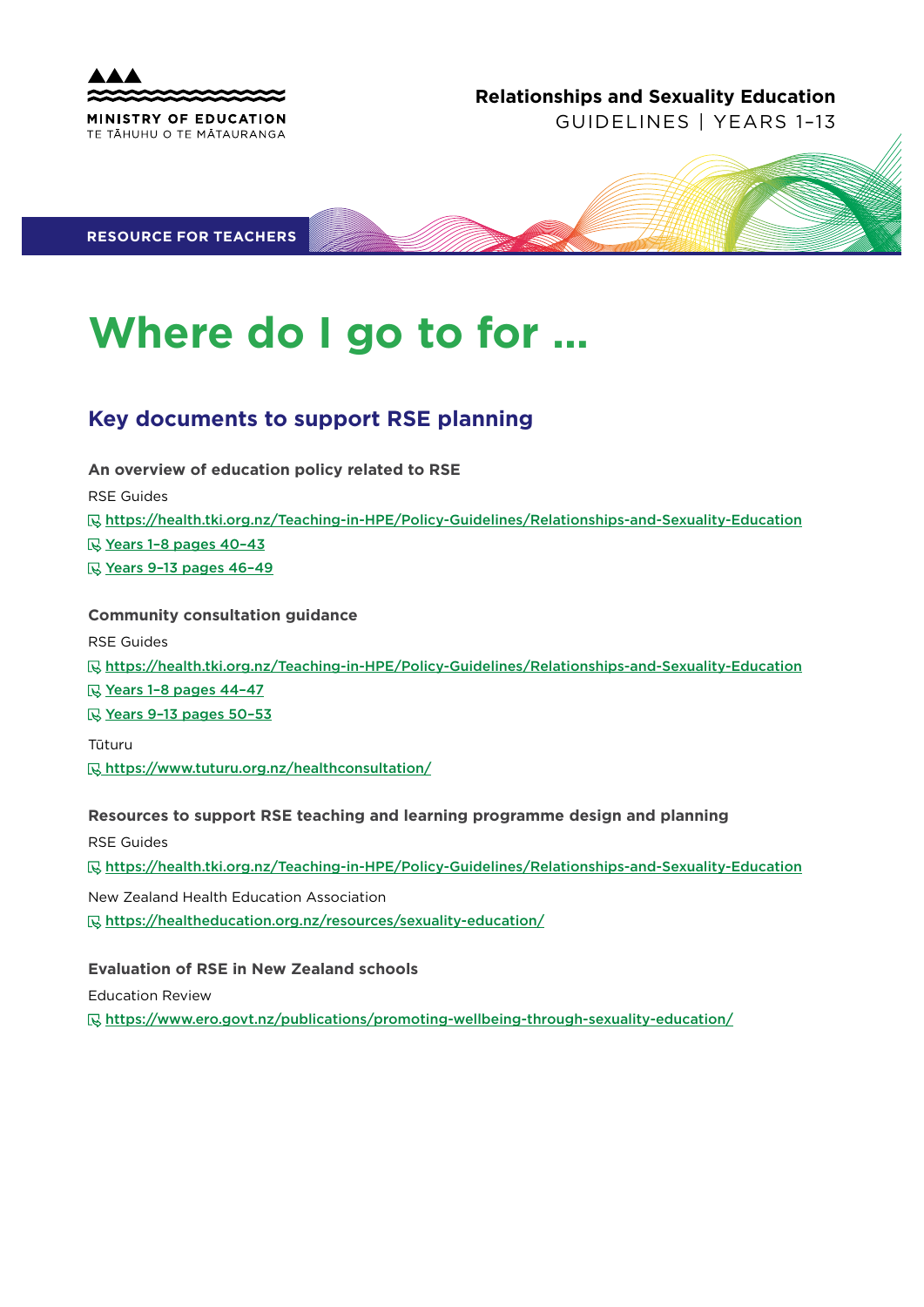## **Teacher content knowledge**

**Sexuality education content knowledge <b>***■* Family Planning New Zealand

**Cybersafety involving sexual situations**

**R** Netsafe New Zealand

### **Youth and pornography**

**Classification Office** 

- **Classification Office's YouTube channel**
- **R** Light project

## **Inclusive education related to RSE**

Ministry of Education Inclusive Education Guides

https://www.inclusive.tki.org.nz/guides/supporting-lgbtiqa-students/

- **<u><b>W** Years 1-8</u>
- **Ⅳ** Years 9-13

Universal Design for Learning

https://www.inclusive.tki.org.nz/guides/universal-design-for-learning/

## **Sex, sexuality and gender diversity**

InsideOUT Kōaro

- **RainbowYOUTH**
- **IN Intersex Awareness New Zealand**

#### **Advice on using external providers**

RSE Guides

https://health.tki.org.nz/Teaching-in-HPE/Policy-Guidelines/Relationships-and-Sexuality-Education

- Years 1-8 page 34
- Years 9-13 page 40

New Zealand Health Education Association

https://healtheducation.org.nz/resources/

#### **Support for teaching RSE in English medium schools in culturally diverse communities**

RSE Guides

https://health.tki.org.nz/Teaching-in-HPE/Policy-Guidelines/Relationships-and-Sexuality-Education

- Years 1–8 pages 13–15; pages 34–36
- **W** Years 9-13 pages 14-17; pages 40-42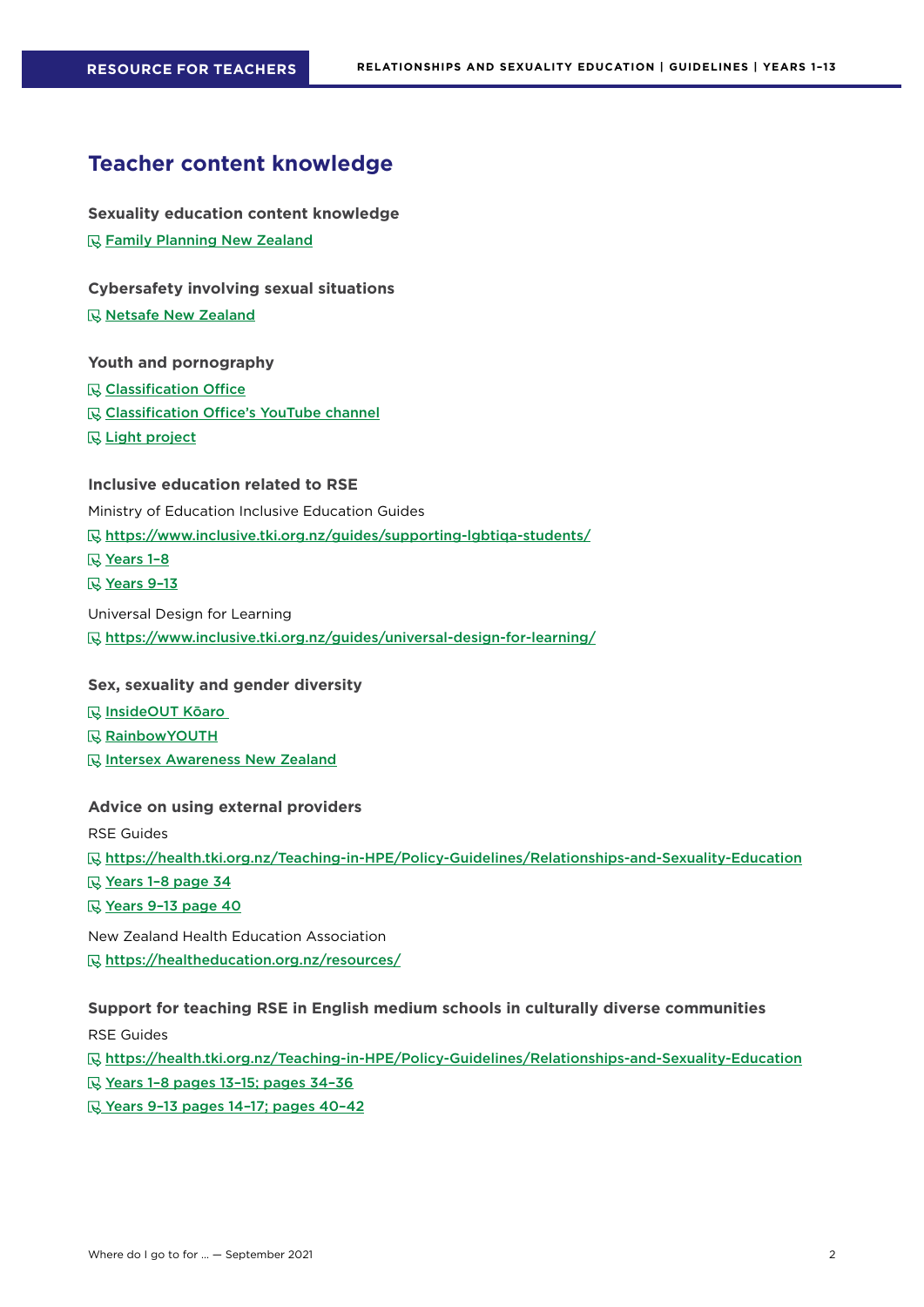## **Professional learning and development (PLD) support**

**Professional learning and development for teaching RSE**  Family Planning New Zealand https://www.familyplanning.org.nz/courses New Zealand Health Education Association https://healtheducation.org.nz/about-us/pld/ Networks of Expertise https://pld.education.govt.nz/find-pld/networks-of-expertise/ RSE Resources FAQ's Years 1–8

**R** FAQ's Years 9-13

## **Teacher pedagogy**

**Integral to teaching resources**  RSE Resources Effective pedagogy in relationships and sexuality education  $R$  Relationships and sexuality education progressions

## **RSE teaching and learning resources**

**Years 1-8 (NZC levels 1-4)** Ministry of Education https://health.tki.org.nz/Key-collections/Curriculum-in-action/Sexuality-education-for-curriculumlevels-1-4

**Years 1-8 (primary)** Family Planning New Zealand https://www.familyplanning.org.nz/catalog/resources/primaryintermediate-teaching-resources

**Years 9-10 (secondary)**  Family Planning New Zealand https://www.familyplanning.org.nz/catalog/resources/secondaryyoung-adult-teaching-resources

**School Journal: Break-up Day (story of a transgender girl)**

Ministry of Education

https://instructionalseries.tki.org.nz/Instructional-Series/School-Journal/School-Journal-Level-4- May-2021/Break-up-Day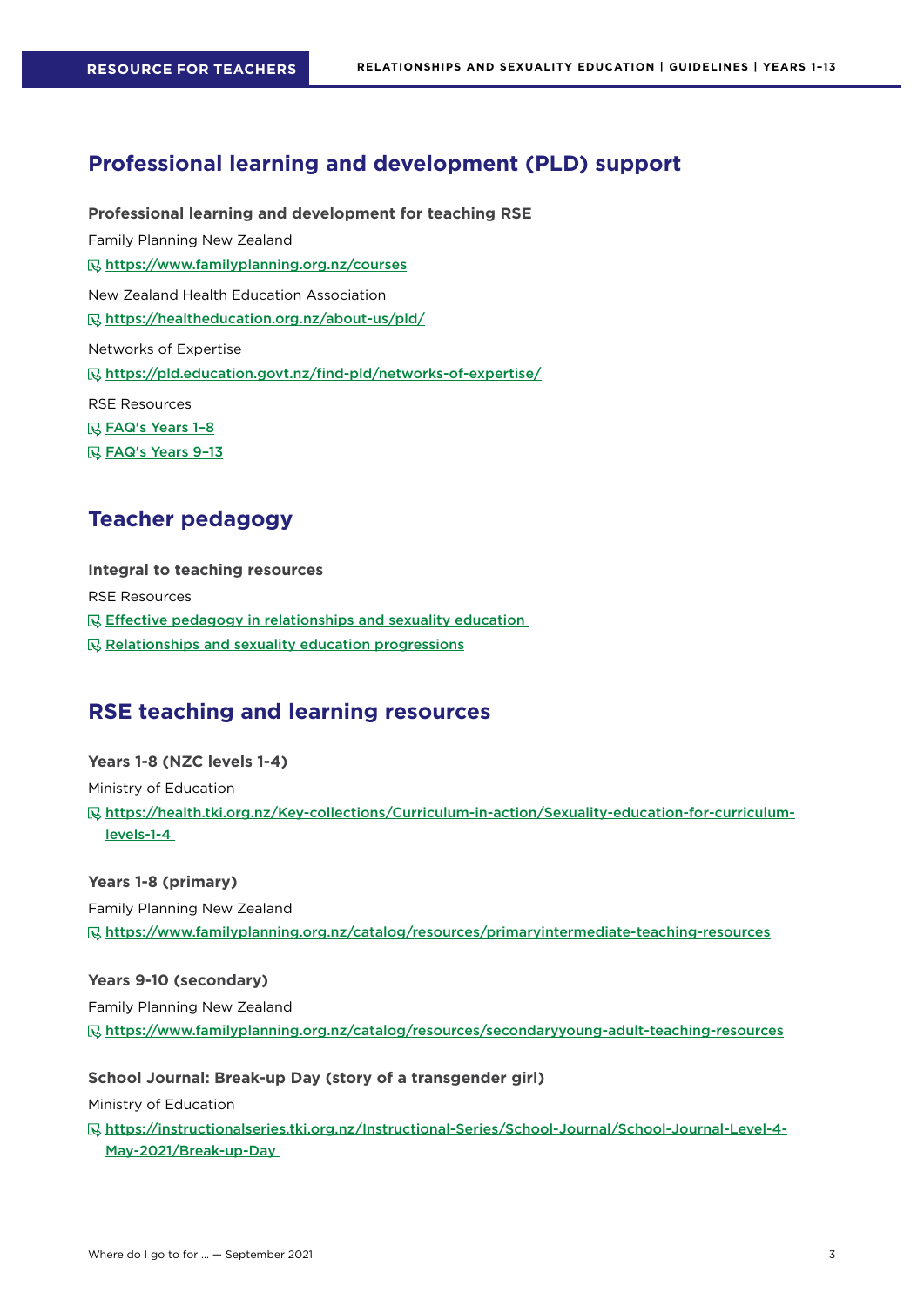**Cybersafety involving sexual situations**

Netsafe New Zealand

**<u><b>***<u></u>* https://www.netsafe.org.nz/the-kit/</u>

### **Pornography**

G Classification Office - TBC link to new resources

## **Māori medium sexuality education and sexual health resources**

Te Whāriki Takapou (Te Ira Tangata programmes for years 7 & 8 and 9 & 10) https://tewhariki.org.nz/

## **NCEA level materials**

Ministry of Education (NCEA)

https://ncea.tki.org.nz/Resources-for-Internally-Assessed-Achievement-Standards/Health-and-physicaleducation/Health-education

## **Learning progression and achievement**

RSE Resources

Relationships and sexuality education progressions

RSE guides (key learning charts)

https://health.tki.org.nz/Teaching-in-HPE/Policy-Guidelines/Relationships-and-Sexuality-Education

Year 1-8 pages 30-33 for NZC HPE learning levels 1-4

Year 9-13 pages 34-39 for NZC HPE learning levels 4-8

#### **The HPE underlying concepts and RSE**

RSE Resources

**Link to UCs section of these support materials** 

## **Period poverty**

RSE Resources **R** TBC